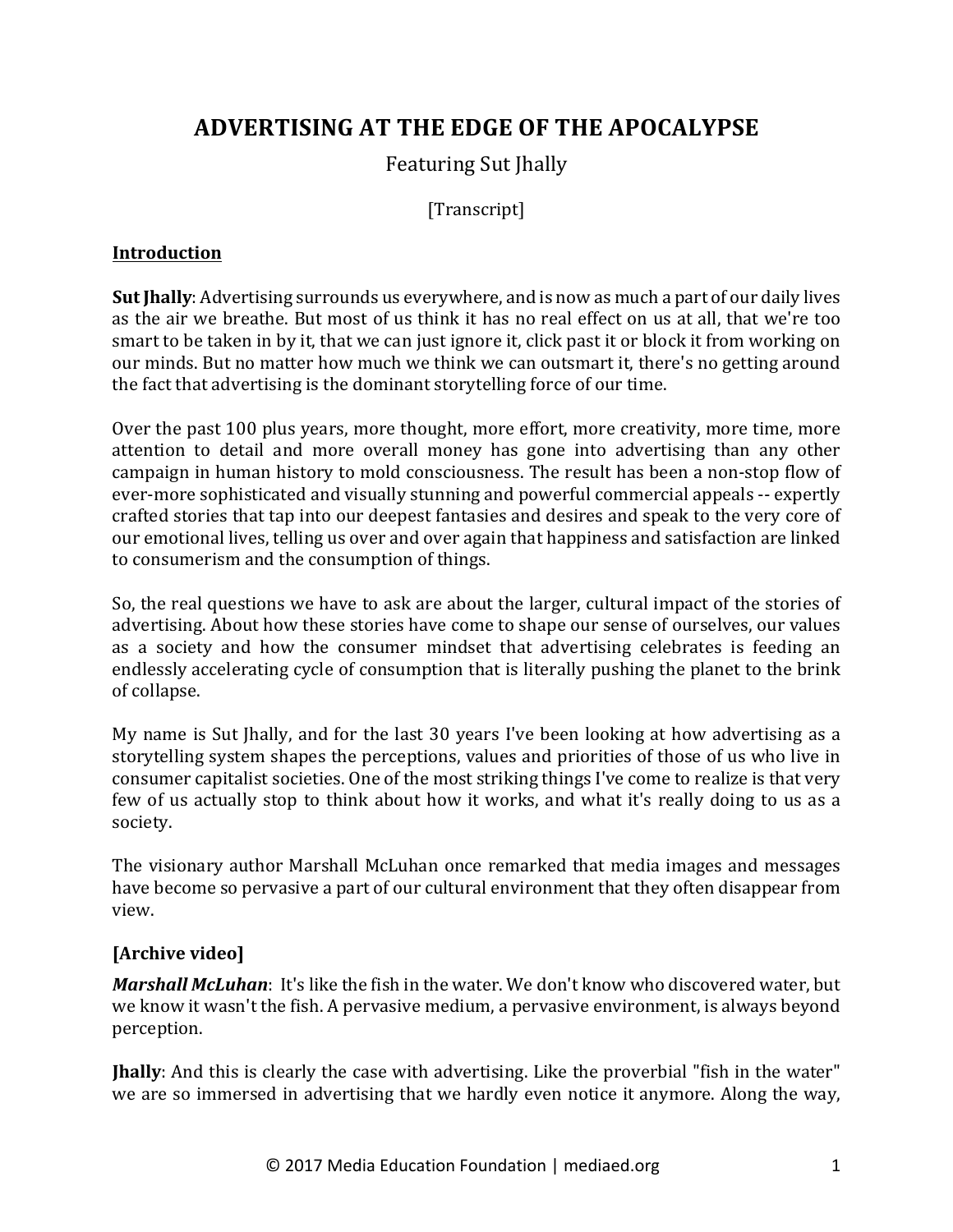we've lost sight of just how completely and methodically corporations have taken over the culture.

# **The Commercial Takeover of the Culture**

**Jhally**: Over the years, advertising has come to literally colonize the culture, taking up more and more physical space, creeping into virtually every nook and cranny of the visual and audio landscape, driving out other possible ways of thinking and being as it competes for our attention non-stop. It's an imperialist project from which there's no escape. Even if we were to somehow give up our smartphones and other screens, advertising in corporate brands would be impossible to avoid -- confronting us at every turn as we make our way through the spaces and places of daily life. And the sheer amount of time, talent and money that businesses have expended to accomplish this has been nothing short of astonishing.

Corporations now spend more than \$200 billion a year on advertising in the U.S. alone. A figure that's greater than the total GDP of many countries. Globally, the total amount spent on advertising is \$570 billion a year. These are not just like other media messages. They are carefully and meticulously crafted by the best creative talent the society provides. For instance, TV ads now cost much more to produce than the programming that surrounds them. So, 60 minutes of television programming now costs an average of about \$4 million to produce -- about \$33,000 for every 30 seconds. In comparison, producing a 30-second network ad costs about \$352,000, ten times as much, translating to a cost of \$42 million to make 60 minutes of ad content. That's just the average.

When you realize that more and more 30-second spots now cost over a million dollars to produce on their own, it starts to become clear just how much time and attention goes into putting ads together.

# [Making of Victoria's Secret ad]

**Victoria's Secret model**: We walked into this beautiful room, so old, with all marble arches, and there's rose petals all over the floor.

**Victoria's Secret model**: We shoot for five days, all for 30 seconds...

**Jhally**: No detail is left to chance. In fact, if you wanted to compare advertising to anything, it would be the biggest blockbuster Hollywood films, like the *Transformers* franchise. Actually, a number of the biggest directors in Hollywood are now actually making ads in between making movies. For example, Michael Bay, the director of the *Transformers* films has shot many commercials, including Victoria's Secret, Budweiser and Nike. Even Martin Scorsese, the legendary Hollywood director of movies like *Taxi Driver* and *Goodfellas*, has made ads for Chanel and Dolce & Gabbana, starring A-list Hollywood actors.

# **[Dolce & Gabbana ad]**

Ad narrator: Dolce & Gabbana. The one.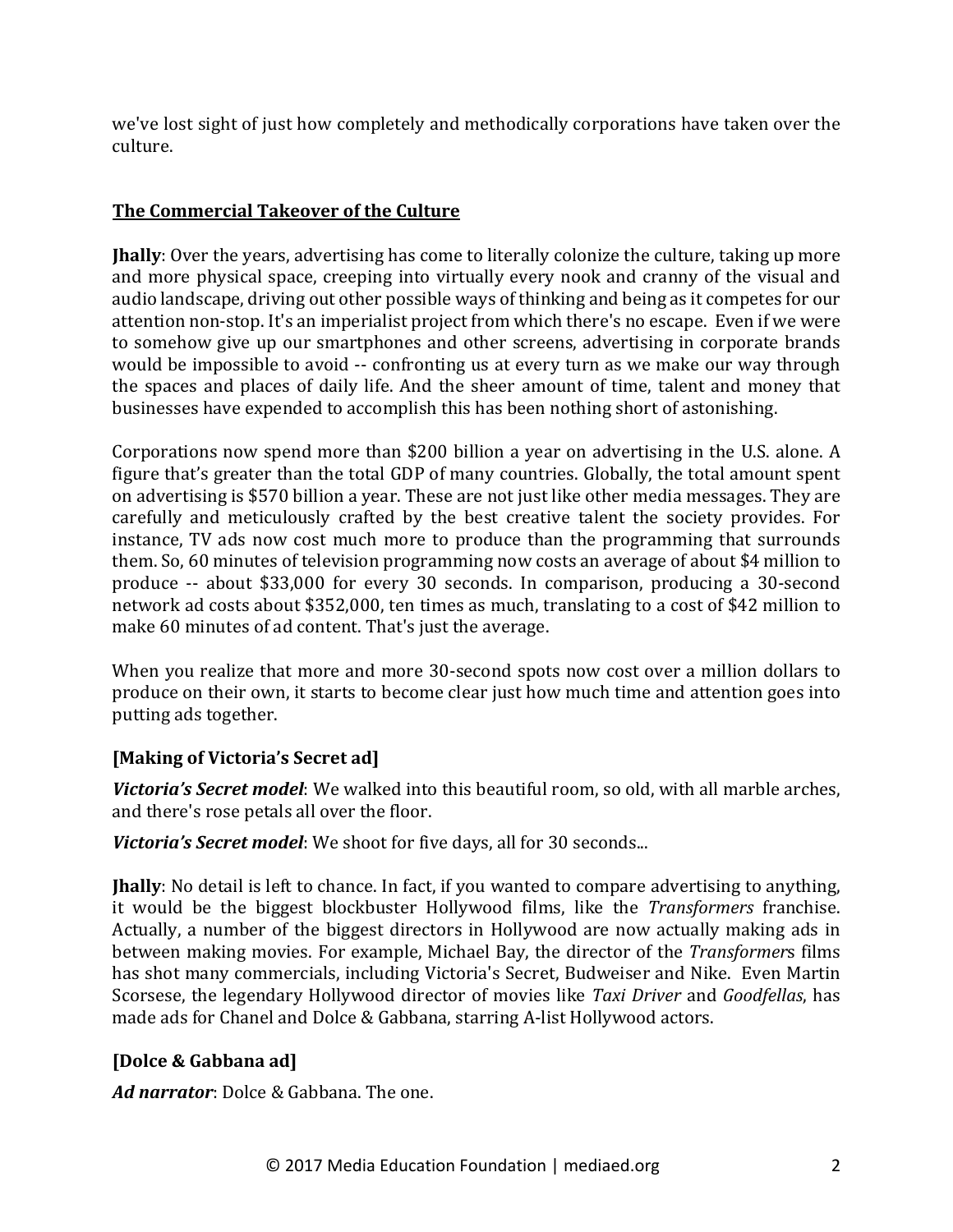**Jhally**: The amounts involved in producing some ads are just mind-numbing. Baz Luhrmann, the director of the Oscar-winning film *Moulin Rouge*, made a short three-minute film for Chanel No. 5 that starred Nicole Kidman and cost a staggering \$42 million -- for a commercial! But actually, the amount spent on producing ads are dwarfed by the billions of dollars corporations spend on making sure they get seen. The main way they've done that is by taking over the media and essentially turning them into a delivery system for their ads.

Just look at where the money comes from to support various media. Broadcast television and radio rely on advertising revenue for pretty much 100% of their income, so their main function, the actual purpose of TV shows is to get our attention so it can be sold to advertisers. Similarly, newspapers get roughly 80% of their total revenues from advertising. and as the content moves online, that figure is growing. The magazines rely on paid advertising for roughly half of their income. That's one of the biggest reasons why, over the years, commercial media outlets have been allotting more and more time and space to advertising, and allowing actual programming and editorial content to shrink. For example, on television, in 1952, ads accounted for about 13% of the time. Today, that figure has doubled so that advertising now makes up about a quarter of what is on television, and much more on some channels.

But advertising isn't just crowding out content. More and more, it's actually making its way into content, thanks to the trend of product placement. Sometimes this is done by having the product featured in the scene. Other times, it's by having the product become part of the dialogue.

# **["Hawaii Five-O" – Subway product placement]**

*Man*: I'm trying to eat smarter, brother.

*Woman:* Shrimp? Perfectly healthy.

*Man*: Not the way I make 'em. But this Subway sandwich? Sweet onion chicken teriyaki with jalapeños and banana peppers. Bam!

**Jhally**: And sometimes, the stars of the show actually pitch the product itself, talking about what makes it so great.

# **["Bones" – Prius product placement]**

*Man*: How about "nitwit" or "doofus?" *[car beeps]* What was that? What's going on?

*Woman*: Adaptive cruise control. When the Prius senses the car ahead is too close, it warns you and slows down.

*Man*: Oh, right. So, the car's smarter than our victim.

**Ihally**: But product placement is probably the most prevalent in Hollywood films where movie producers routinely accept money in exchange for featuring brand names within the films themselves. In the James Bond franchise, for example, the website for the 2015 film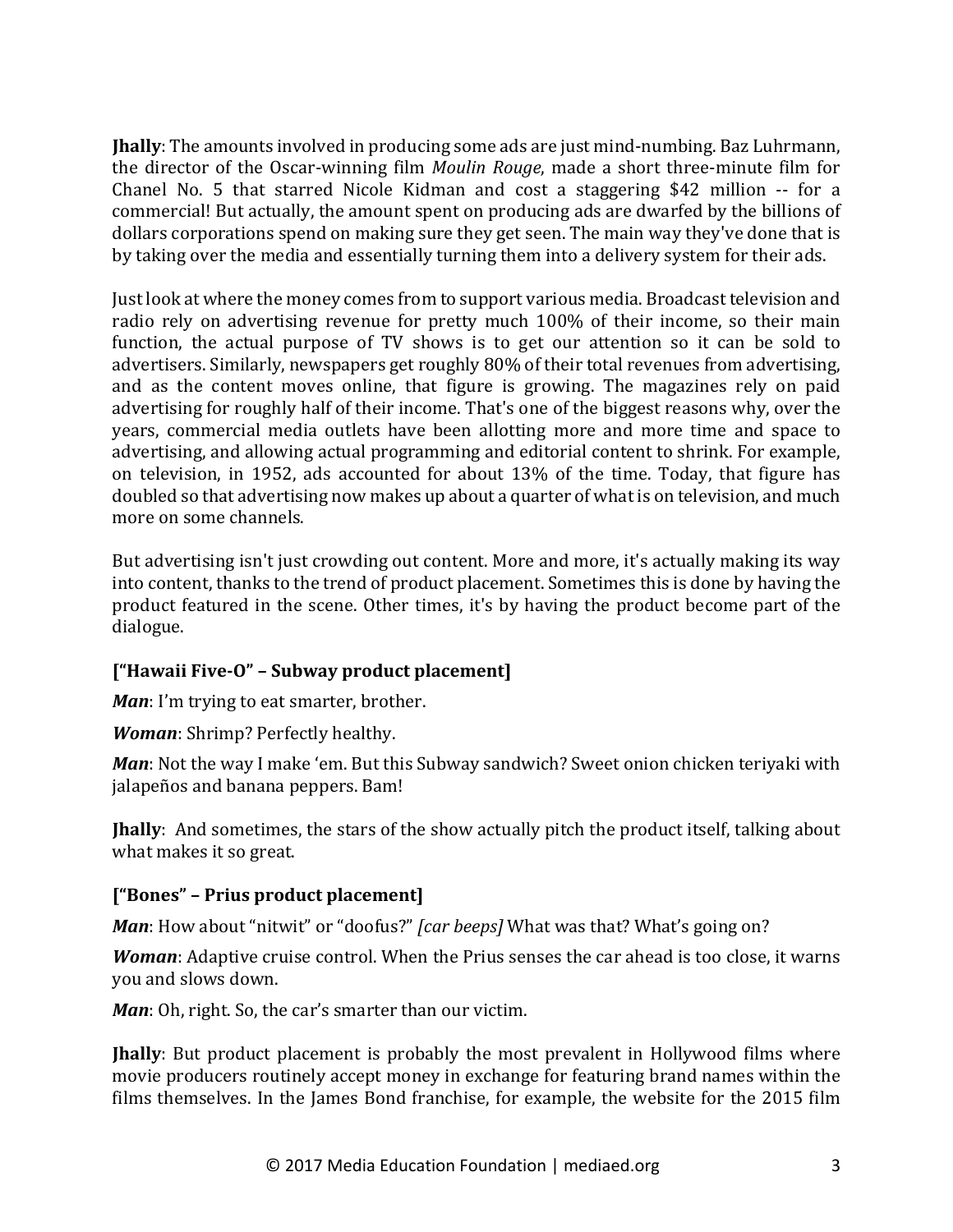*Spectre* listed a dozen or so brands that appear in the film, what they call "business partners" -- a collection of branded products that are then often featured in scenes and, at times, they've been written into the actual dialogue of Bond films.

#### **[***Casino Royale* **– Omega product placement]**

*Woman*: Rolex? James Bond: Omega.

*Woman*: Beautiful.

**Jhally**: On a parallel track to the product placement phenomena, more and more movies themselves have become vehicles for selling billions of dollars' worth of merchandise. Take the *Star Wars* franchise.

# **[Fox News]**

*Reporter:* It's worth remembering that the box office receipts are only one part of the *Star Wars* money-making machine. Experts predict that the sale of themed toys could bring in another \$3 billion.

**Ihally**: While the films have sold a lot of movie tickets, the box office income is dwarfed by merchandise sales -- things like toys based on the characters and gadgets in the movies.

# **[***Star Wars* **toy ad]**

Ad narrator: You can discover authentic adventure with the *Star Wars* Micro Machines collection! Figures, vehicles and playsets each sold separately.

**Jhally**: In addition to the merchandise, there are also the billions of dollars that come from the licensing deals to put the *Star Wars* brand on anything from Lego sets to mac and cheese. So, think about the films not only as cultural texts, but just as really long ads for the all the stuff that can be sold with the *Star Wars* brand emblazoned on them. And that's the general logic of Hollywood films now -- selling stuff, not just tickets. And this commercial colonization of popular culture extends to other areas as well.

Look at professional sports, which are now totally integrated into the machinery of marketing. Corporate logos and product pitches are everywhere in ball parks, in stadiums, in arenas, positioned expertly for every camera angle so that they're impossible to miss during a television broadcast. And increasingly, athletes themselves have become human billboards, fully branded and emblazoned with corporate logos. Even institutions that were once thought to be outside of the market are now fully enmeshed in the world of advertising.

# **[NBC News]**

*Reporter:* Call it the new math in education funding. Cash-strapped districts, like this one outside Orlando, have resorted to selling advertising in schools. Banners here support a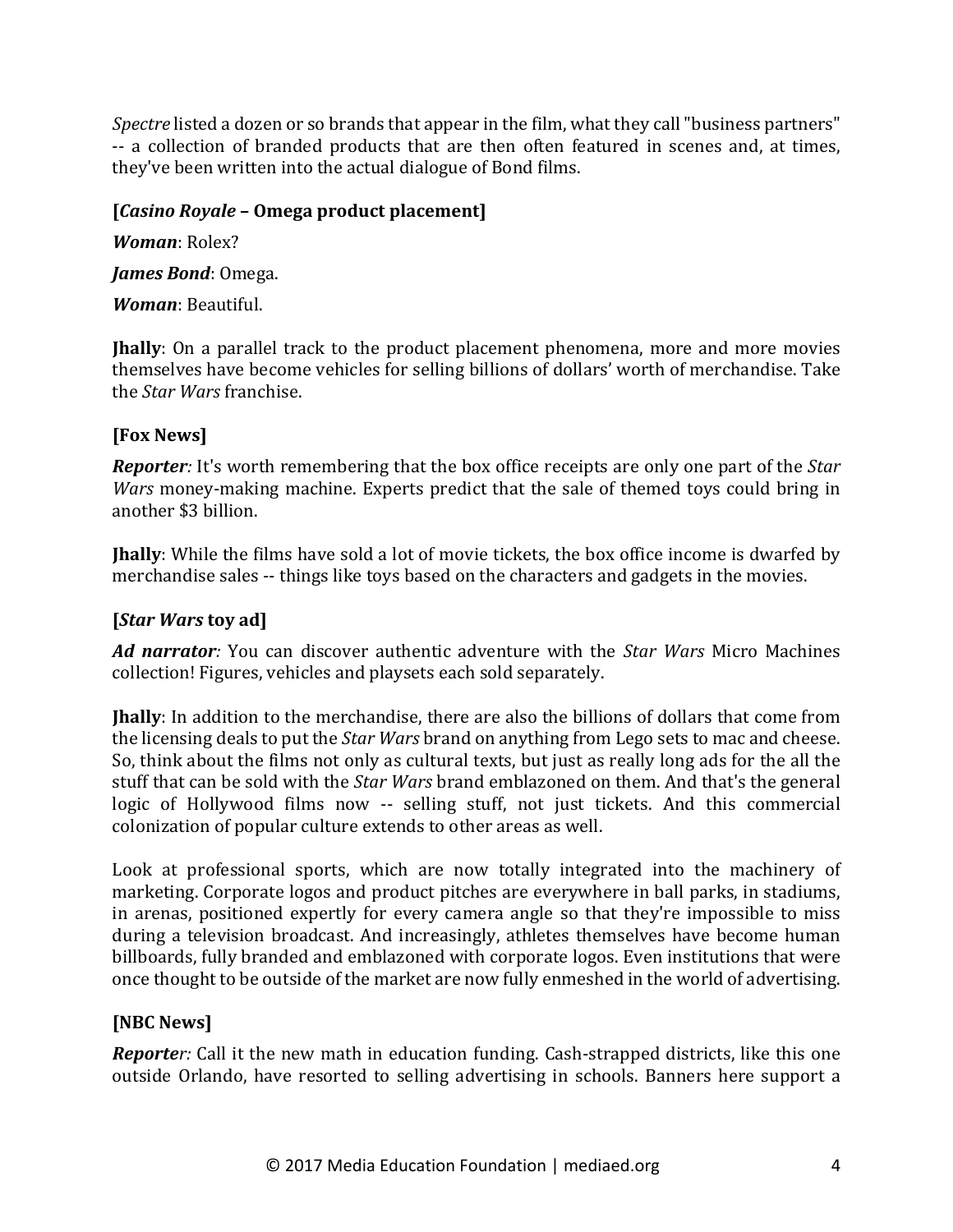couple of restaurant chains, a sportswear maker and a local yogurt shop. And at game time, the announcements are no longer just for raffles and bake sales.

**Announcer**: You need the complete sports drink. Powerade ION4.

*Reporter*: Seven states now allow ads on school buses, and this high school in Minnesota is putting them right on student lockers. The district even created a new position -- Director of Sales.

**Ihally**: Not content with occupying all available space on Earth, at one point in the 1990s, advertisers came up with the idea of colonizing space itself, proposing to launch a rocket 200 miles into orbit and unleash a giant billboard inflated with gas.

#### **[NBC News]**

**Reporter**: The Mylar billboard would measure about 2/3 of a mile across and 1/4 mile tall. From Earth, it might appear about half the size of the moon, the company originally said, and envisioned charging about 20-30 million dollars to whatever corporation might care to buy space.

**Jhally**: But since then, as our gaze has shifted downwards into our smartphones and tablets, corporations have turned their attention from outer-space, to cyberspace. Whatever it takes to get their brands in front of as many eyeballs as possible. Since the early 1990s, when commercial interests held control, the internet has become the primary delivery vehicles for corporate advertising. In fact, you could say it's the greatest mechanism for marketing commodities ever invented. There's never been anything like it to deliver eyeballs to corporations for their products.

Some commentators have remarked that Google and Facebook are not communications companies at all -- after all, they produce no content. They're actually the biggest advertising agencies in the world, selling our consciousness to corporations. They've only just started. Because so many non-media devices -- for example, cars, heating systems, buildings, coffee makers, washing machines, headphones, lamps -- are connected to the internet, people have been talking about a non-media network, an "internet of things." It's been estimated that there will soon be \$26 billion connected devices, and companies like Google and Facebook are looking to use this network to put ads on literally everything and to ensure that there is an ad in front of us our entire waking lives.

# **[Fox News]**

**Reporter**: Well, the ads, they're coming. Google, in a letter to the Securities and Exchange Commission, says it plans to put its ads on everything from your car dashboard to your wristwatch to your car refrigerator. You think we're joking? We're not.

#### **[Fox Business]**

*Pundit:* These companies like Facebook and Google and Amazon, they all want to basically control the internet of things so we can deliver advertising to any device.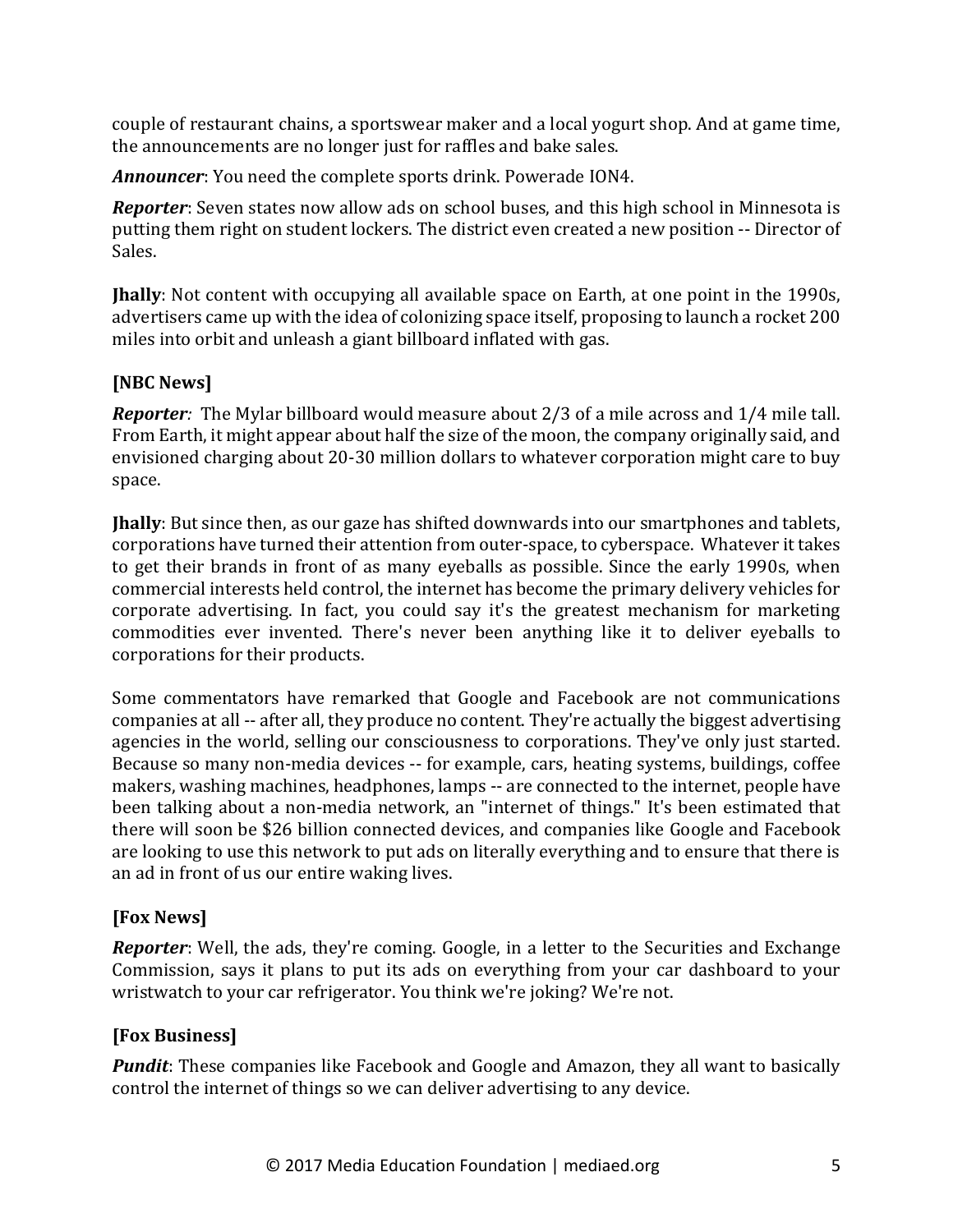**Jhally**: The overall effect of this commercial takeover of the culture, not surprisingly, is that we are drowning in a flood or ocean of commercial messages. There's just no escape from it. Simply put, in terms of sheer size and scale alone, there's never been a mass information campaign to match advertising in the history of the world. So, the question we need to address now is, what effect has it had on the culture and the society?

#### **An Industry is Born**

**Jhally**: When industrial capitalism came into its own in the late 19th and early 20th century, the effects were nothing short of revolutionary. Never before had the world seen the sheer quantity of commodities that industrial factories were now producing. In fact, one of the first economists who had tried to make sense of capitalism, Karl Marx, observed that what distinguished capitalism from all previous economic and social systems was its ability to produce what he called an "immense accumulation of commodities." But for capitalism to survive and grow as a system, production alone would not be enough. At its core, capitalism depends on commodities going through a three-part circuit of production, distribution, and consumption.

Production had been solved by labor and cost-saving advances in industrial technology -easy access to raw materials and energy sources, and by hiring cheap, low-wage workers who didn't yet have any labor rights. Distribution had been solved by new modes of transportation that enabled factory owners to easily distribute their goods to buyers and retail outlets across great distances. All that remained was the problem of consumption: the challenge of making sure people bought things they didn't actually need.

The jeopardy to capitalism as a system was real. If consumption failed to keep pace with production and distribution, then capitalism as a system could collapse under the weight of overproduction. A casualty of too many goods chasing too few buyers. So, on pain of death, as a matter of pure survival, in the middle of the 19th century, capitalism invents an entirely new industry to save its health. It invents the advertising industry to bring supply and demand into greater synchronicity.

In the early years, into the 1900s, ads for consumer goods were more practical and informational than anything else. Department stores placed notices in newspapers and magazines listing the goods they carried. Businesses ran ads describing their products in great detail, offering long, text-based description of what a product actually did and how well it did it. But as time went on, and American capitalism continued to grow and produce an even greater accumulation of commodities, it quickly became clear that this informational approach to advertising wasn't enough -- that it had to move from a focus on people's existing needs to creating desires they didn't even know they had.

In a 1928 book called "American Prosperity," the Lehman brothers banker by the name of Paul Mazur explained this new approach: "Any community that lives on staples has relatively few wants. The community that can be trained to desire new things, even before the old had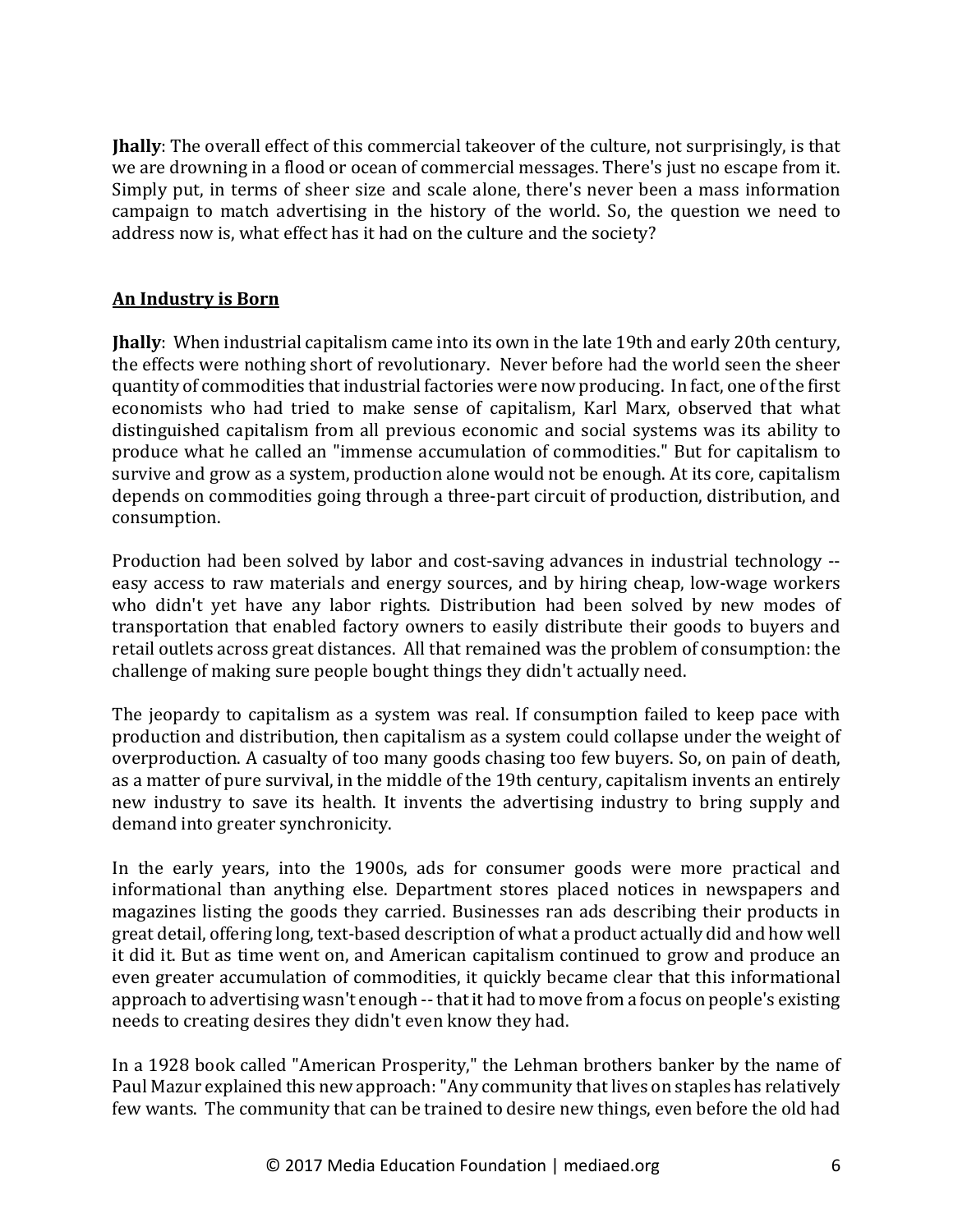been entirely consumed, yields a market to be measured more by desires than needs. Man's desires can be developed so that they will greatly overshadow his needs."

Mazur had hit on the central challenge facing capitalism in the modern era. That for capitalism to stay alive as a system and continue to grow, people would have to be trained to desire new things they didn't really need. As a response to this requirement, a new type of advertising emerged in the 1920s. Gone were the purely practical descriptions of what products actually did. Instead, ads started to be connected to another world of status and refinement, a world that a new, prosperous middle class could aspire to, could dream about.

Production would be given another boost in the wake of World War II, as American manufacturing made the transition from a wartime to a domestic economy, unleashing an unprecedented wave of new consumer goods for America's growing and increasingly prosperous middle class. As production accelerated, consumerism moved to the center of the American imagination like never before.

Marketing expert Victor Lebow, writing in the journal of retail in 1955, explained it this way: "Our enormously productive economy demands that we make consumption our way of life. We need things consumed, burned up, worn out, replaced and discarded at an everincreasing pace. We need for our people to eat, drink, dress, ride, live with more expensive consumption. It requires that we convert the buying and use of goods into rituals; that we seek our spiritual satisfaction, our ego satisfactions, in consumption."

To accomplish this, the focus of advertisers shifts towards the emotional and social lives of Americans who gave themselves over to the consumerist mythology. Personal relationships became more important and visible, as did the inner psychic lives of consumers. The development of new research techniques helped advertisers identify what led behind human behavior and what motivated it, so that they could target their appeals more precisely.

# [Archive video]

*Video narrator:* This is the institute for motivational research, a place devoted to the intriguing business of finding out why people behave as they do, why they buy as they do, why they respond to advertising as they do.

**Jhally**: Rather than hunches, the new method was based on observation of focus groups of consumers. What the research has discovered was that people often turned to commodities for emotional reasons, not rational ones, and that advertisers needed to tap into people's unconscious desire for happiness and pleasure. Advertising during this period would come to reflect this belief that images of individual happiness, self-fulfillment and well-being, were the key to selling people consumer goods. No matter what product was being pitched, consumer goods seemed capable of magically delivering instant pleasure, fulfillment and contentment. The stage had been set for the stories of advertising that surround us everywhere in our amped-up consumer culture today.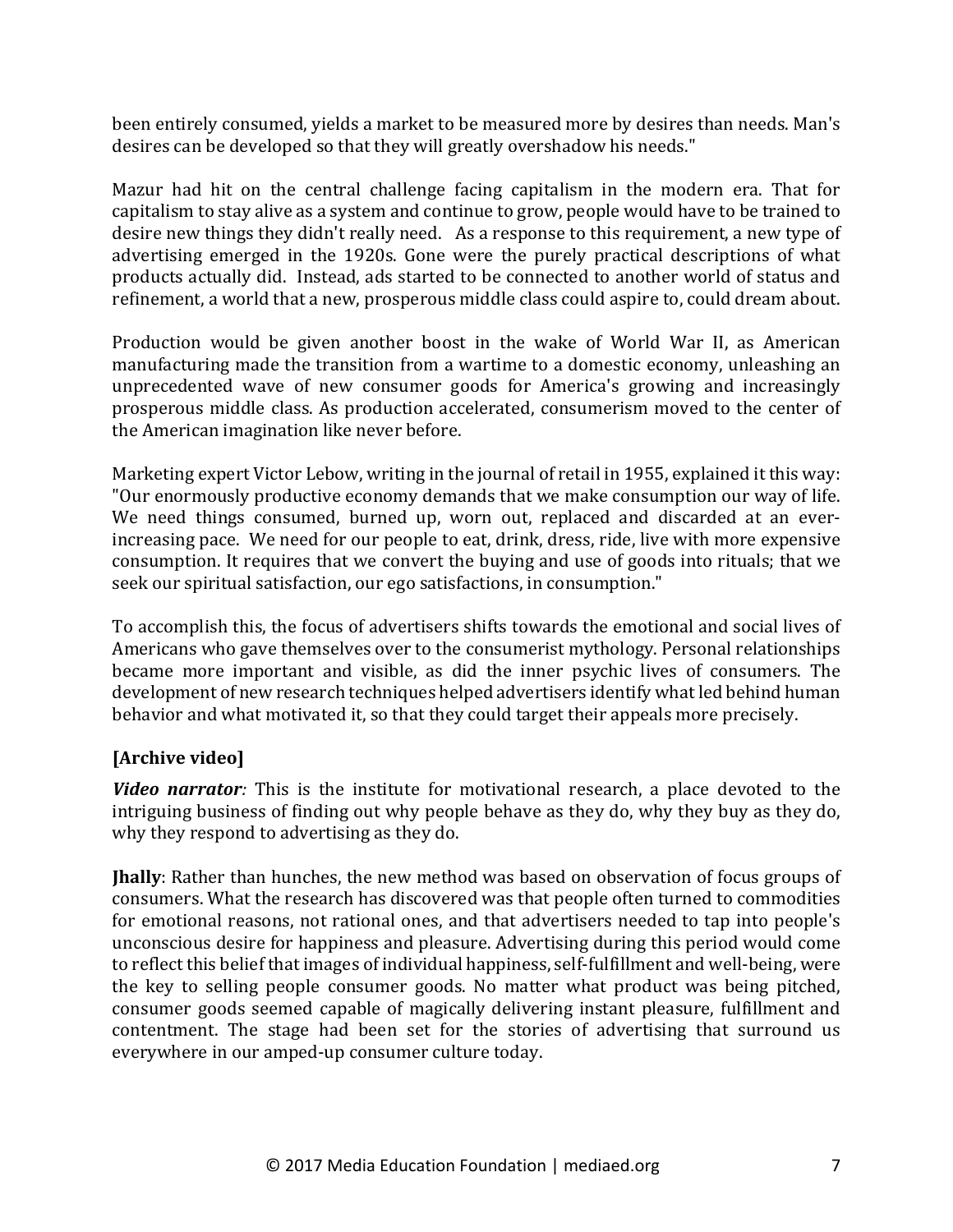#### **The Magic System**

**Jhally**: Most discussions about the impact of advertising tend to focus on the effectiveness of ad campaigns for specific products. We see a Pepsi ad and we ask, "Does this ad make us want to buy Pepsi?" Well, if you're Pepsi or another Corporation trying to figure out how to sell specific products, that's an interesting question. But if you're interested in the social power of advertising, not simply its marketing function, that question is going to get you nowhere. To get at the social power of advertising, we need to look at the kinds of stories advertising tells as a whole.

# **["Mad Men"]**

*Don Draper:* Advertising is based on one thing. Happiness. And you know what happiness is? Happiness is the smell of a new car. It's freedom from fear. It's a billboard on the side of the road that screams with reassurance that whatever you're doing is okay. You are okay.

**Jhally**: Every society has to have a story about happiness, about how to achieve human satisfaction, and the dominant story advertising tells us today is that the way to happiness and satisfaction is through the consumption of objects. Commodities will make us happy and help us enjoy life. In one sense, that's what every single ad tells us. Consumer products help us get the boy or girl. They make dinner with friends special. They bring families together. They are connected to intimate and exciting and romantic moments in our lives. In some cases, they're even more attractive to us than the real people we're with.

# **[Chrysler ad]**

**Jhally**: Even in times of great stress, we're told that shopping and consumption is the answer. After the 9/11 attacks, then President Bush actually told America to keep shopping.

#### **[Archive video]**

**President George W. Bush:** And I encourage you all to go shopping more.

**Jhally**: Across our entire culture, the message is the same: Happiness and satisfaction can be achieved through consumption. In fact, the more products the better. The problem, of course, is that there's never been a shred of evidence to support this claim. In fact, there's a wealth of research that says exactly the opposite. The more people hold materialistic values -- that is, the more they identify themselves through the things they own or want to own -- the more miserable, the more depressed and the more ill they tend to be. And this isn't surprising once you look at the long-term research on happiness.

Since 1945, researchers have been conducting so-called "happiness" surveys to find out how happy the people in a society actually are. What these surveys have discovered over the years is striking. They found that the number of people who report being happy has remained makeable stable over time, virtually unaffected by our society growing richer and the fact that people have far more access to commodities and enjoy a much-higher standard of living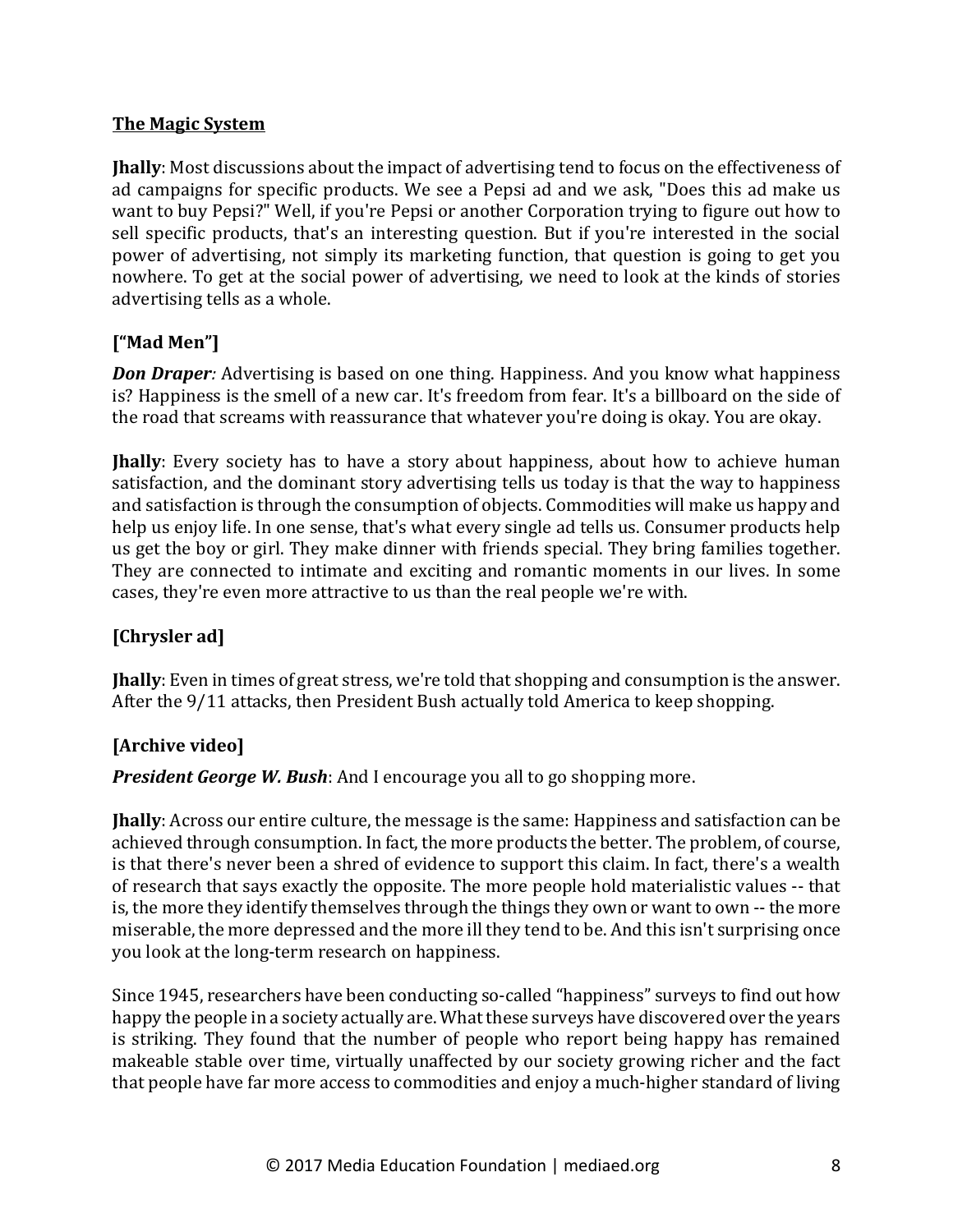than past generations. The survey data is clear: We may have access to much more wealth, and much more stuff, but we are no happier as a society.

Now, why is this? Well, once again, we don't have to speculate. There's another set of important surveys called the "quality of life" surveys that have asked people what is most important to them and what they want out of life. Overwhelmingly, people have given nonmaterial answers. In general, they haven't said they want a big house or a BMW or jewelry or an endless supply of sneakers. Instead, people have consistently said they want a certain level of autonomy and control over their lives. They want to feel good about themselves. They want to be valued for who they are as people. They want warm family relationships. They want leisure time that's free of tension and stress. They want romance and love. They want warm and close friendships. In other words, when asked what they want out of life, people overwhelmingly reply with the social elements of life.

This doesn't mean the material values aren't important -- of course they are. If you're living in poverty with little means of material support, if you don't know where your next meal is coming from and daily life is precarious, then you're not going to be happy. But what we know, again, from lots of survey data is that, above a certain level of poverty and comfort, acquiring more material things does nothing to make us any happier or even healthier. The research shows that happiness is the lowest among the very poorest companies, and as per capita GDP rises, the level of happiness does also rise. But once it gets to about \$10,000 per capita, then increases in wealth start to make less difference in subjective happiness. And above \$20,000 it's even less. In fact, in those societies where the marketplace is dominant, it seems to reach what researchers call a "bliss point" at about \$33,000. After which, it essentially flattens out and even falls a little.

That's one of the great ironies of our current situation -- the market is good at providing those things that can be bought and sold and it pushes us, via advertising, in that direction. But the real sources of happiness, social relationships, are outside the capability of the marketplace to provide. The marketplace cannot provide love, it cannot provide real friendships, it cannot provide sociability. It can provide other material things and services, but they are not what makes us happy. No wonder, then, that advertising is so attractive to us, so powerful, so seductive. Because what it offers us are the images of the real sources of human happiness -- deep and meaningful social relationships that we yearn for. A family life that's rich with love and connection, romance and sexuality that centers on pleasure and eroticism, friendship that's about fun and sociability. That's why advertising is so powerful, that's what's real about it in one sense. The cruel illusion of advertising, however, is in the way it links those things to a marketplace that, by definition, cannot provide them in anything but the most fleeting ways. The falsity of advertising is not in the appeals it makes, which are very real, but in the answers, it provides.

Ad executive Jerry Goodis puts it this way: "Advertising doesn't mirror how people are acting, but how they're dreaming." It taps into our emotions and presents them back to us connected to the world of things. That is a very powerful process. In this way, advertising is actually sort of like a fantasy factory -- taking our very real desire for human social contact and reconceiving it and re-conceptualizing, and reconnecting it with the world of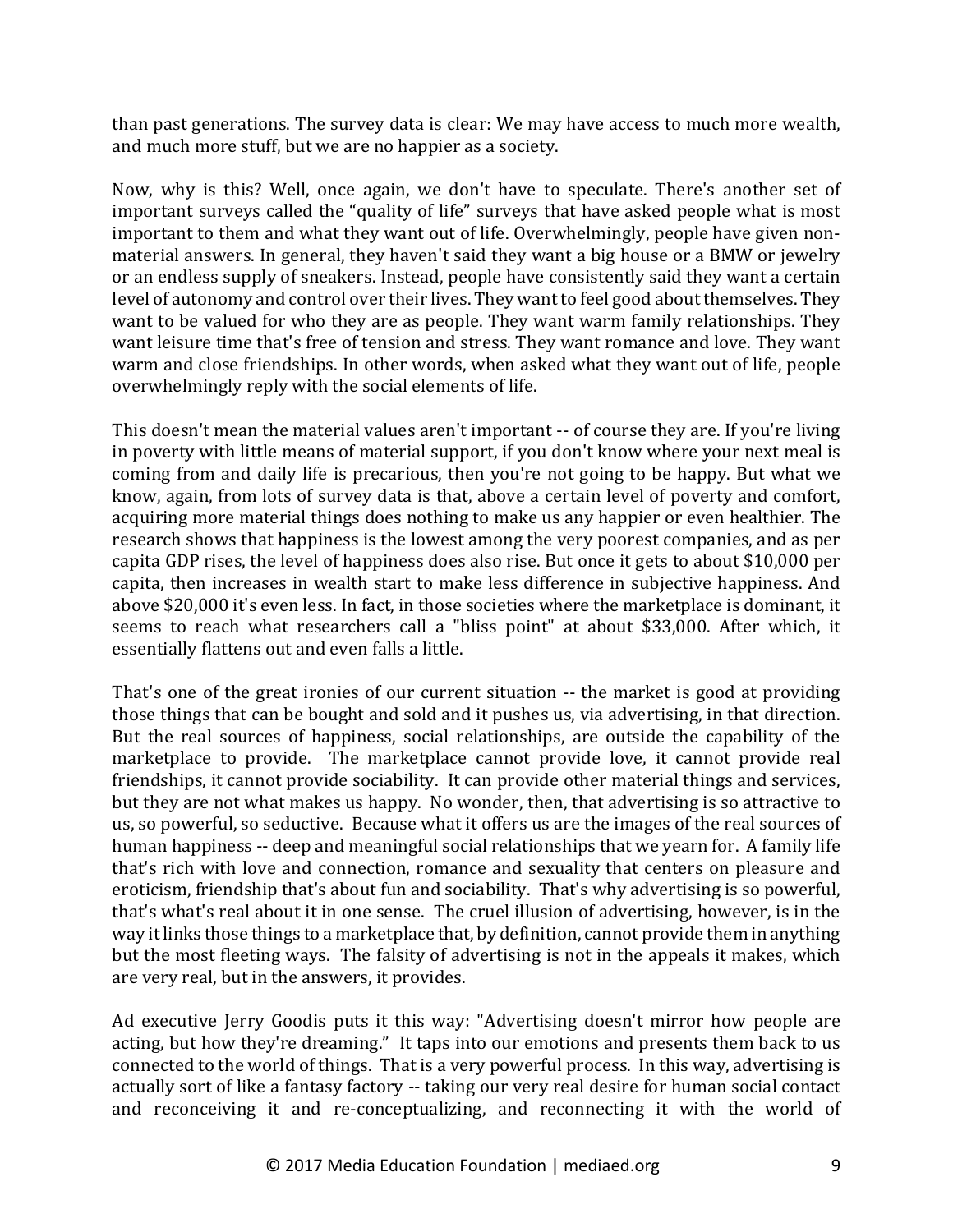commodities. That's why Raymond Williams, one of the first people to look at advertising seriously, called it the "Magic System," a highly organized and professional structure that transforms mundane commodities into glamorous signifiers of people's desires. So, our very real and natural desire for sexual and romantic relationships can be linked to an object, like a pair of jeans. Or our longing for a meaningful connection with our family, our neighbors and community, all participating in a backyard BBQ, can come to be defined through a hamburger. That's what Williams means by a "Magic System." The great irony is that, as it does this, it draws us further away from what truly satisfies us -- meaningful human contact and relationships -- to what doesn't: things. In that sense, advertising reduces our capacity to become happy by pushing us, cajoling us, to carry on in the direction of things.

In his book, "The Joyless Economy," the economist Tibor Scitovsky compares the experience of consumers to that of drug addicts. He says that what gives human beings pleasure, what gives an immediate high, is novelty. The thrill of the new leads to changes in our levels of stimulation. A high that makes us happy. This is true of shopping -- our dopamine levels spike.

# **[Fox News]**

*Man*: I mean, yeah, my endorphins rage when I shop.

**Doctor**: You get that bargain, dopamine is released and dopamine says, "Oooh, that was good. Let's do it again."

**Jhally**: But, by definition, the new can only last for a fleeting moment, which is why our dumps are full of perfectly functional things, or why we give away clothes only worn a few times to charity. Once the high is gone, so is the value of the product. Like the drug addict, we've gotten used to the high. It's become normal. If we no longer had it, it would cause us pain, so we need to keep shopping -- not to be happy, but to not be miserable. Advertising's role within this is analogous to the pusher on the street corner. As we try and break our addiction to things, it's there, constantly offering us another hit, telling us how good our bodies will feel if we just give ourselves over to products; persuading us of the sensuous experience that awaits us if we only choose the right food; convincing us that having the right commodity will open up a secret world of fun and pleasure.

# **[Diet Coke ad]**

*Hally*: By persistently pushing us towards products as vehicles for fulfillment, advertising is part of what we can call the "propaganda of commodities." The constant bombardment of the story into the psyches of the population has an obvious consequence -- not surprisingly, we want more and more things even though we can't afford them.

# **[Fiat ad]**

Ad narrator: The Fiat 500. You'll never forget the first time you see one.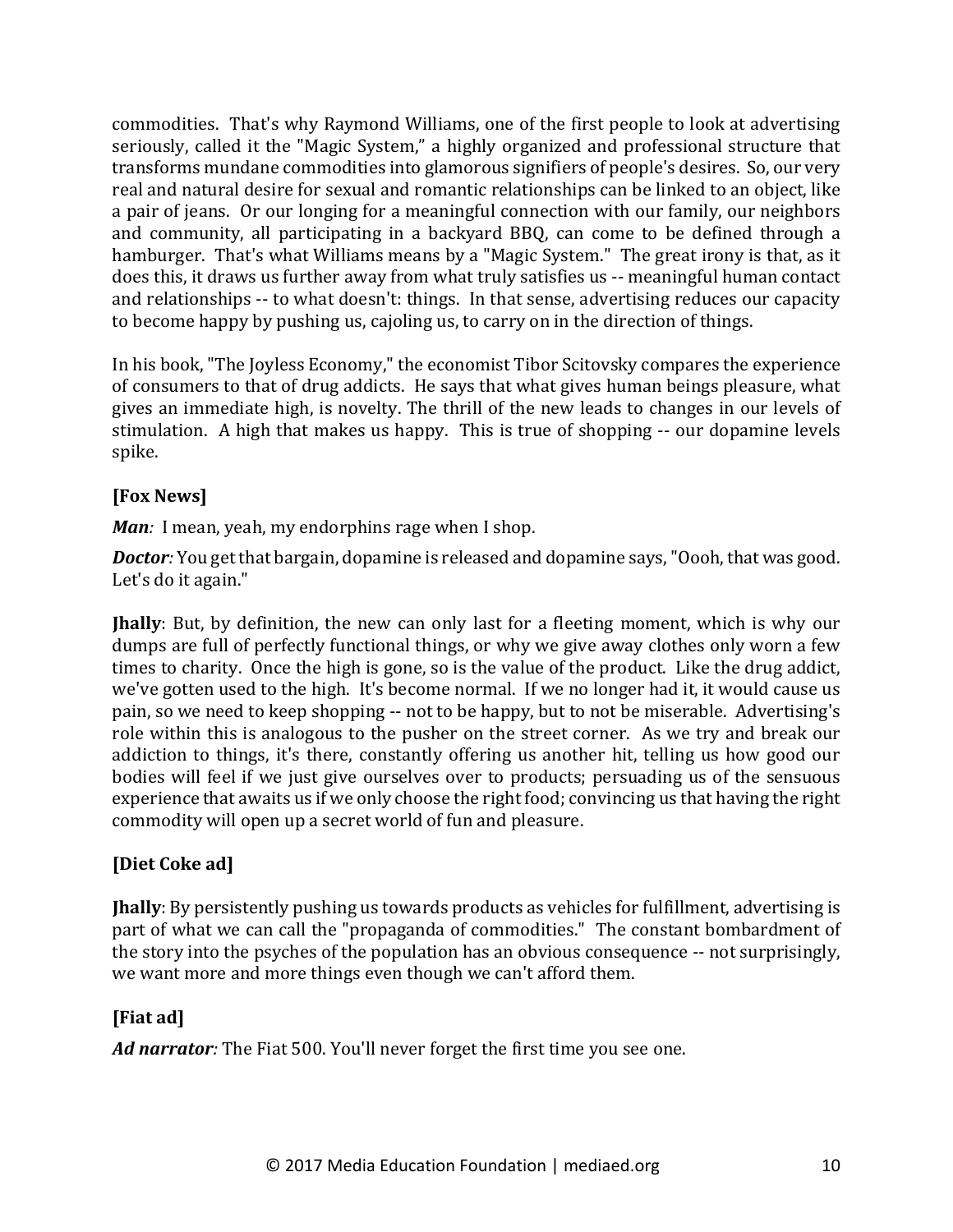**Jhally**: The result has been an explosion of credit card debt. Since the 1950's, the level of personal debt in the U.S. has skyrocketed. The American people collectively now owe more than a trillion dollars in credit card debt, and another trillion dollars in car loans. Over this same period, millions of families have been forced to add a second earner to try and make ends meet and survive, and the number of hours they work has sharply increased as well with the American people are now working longer hours than any other industrialized nation in the world by far. But despite all their efforts, most Americans now live paycheck to paycheck. Seven in ten Americans now have less than \$1,000 in savings and a staggering 66 million Americans have absolutely no money at all saved for an emergency expense.

The personal toll of all these trends has been devastating. Americans are reporting rising levels of chronic stress, anxiety and fatigue. The American Psychological Association has found a direct link between financial stress and a sharp increase in depression and a host of other psychological and physical problems. Studies have also identified rising levels of loneliness in the age of mass consumer capitalism with more and more people expressing feelings of isolation and alienation and finding that when they turn to shopping for relief, they only feel more unhappy. Again and again, research has shown that the more invested we are in the materialistic values pushed by mass consumerism, the more unhappy we are.

This is exactly the opposite of the fundamental message advertising bombards us with -- a message that not only says buying things will make us happier and more satisfied, but that buying more and more things will make us more and more happy and satisfied boundlessly into the future. At the same time, there's a turning inward, so we increasingly mistrust other people, and we care less about the communities we're part of. If we look at what the commercial culture emphasizes, this loosening of the bonds between the individual and the community should not surprise us, because what it reflects is how it speaks to us. Indeed, that's precisely how advertising talks to us. It addresses us not as members of a society talking about collective issues, but as individuals. It talks about our individual needs and desires. It doesn't talk about those things we have to negotiate collectively such as poverty or healthcare, things like housing and the homeless, things like the degradation of the environment or how we deal with climate change. The market appeals to the worst in us -greed, selfishness -- and discourages what is the best about us -- compassion, caring and generosity.

This idea that individuals and the market are better-situated to deal with whatever besets us is reflected in the realm of politics by the general disillusionment with government, the main collective institution we have at our disposal, and the triumph of what has been called "neoliberalism," which reflects the belief that the private marketplace should not be hindered by public regulation.

# [Archive video]

**President Ronald Reagan**: In this present crisis, government is not the solution to our problem. Government is the problem.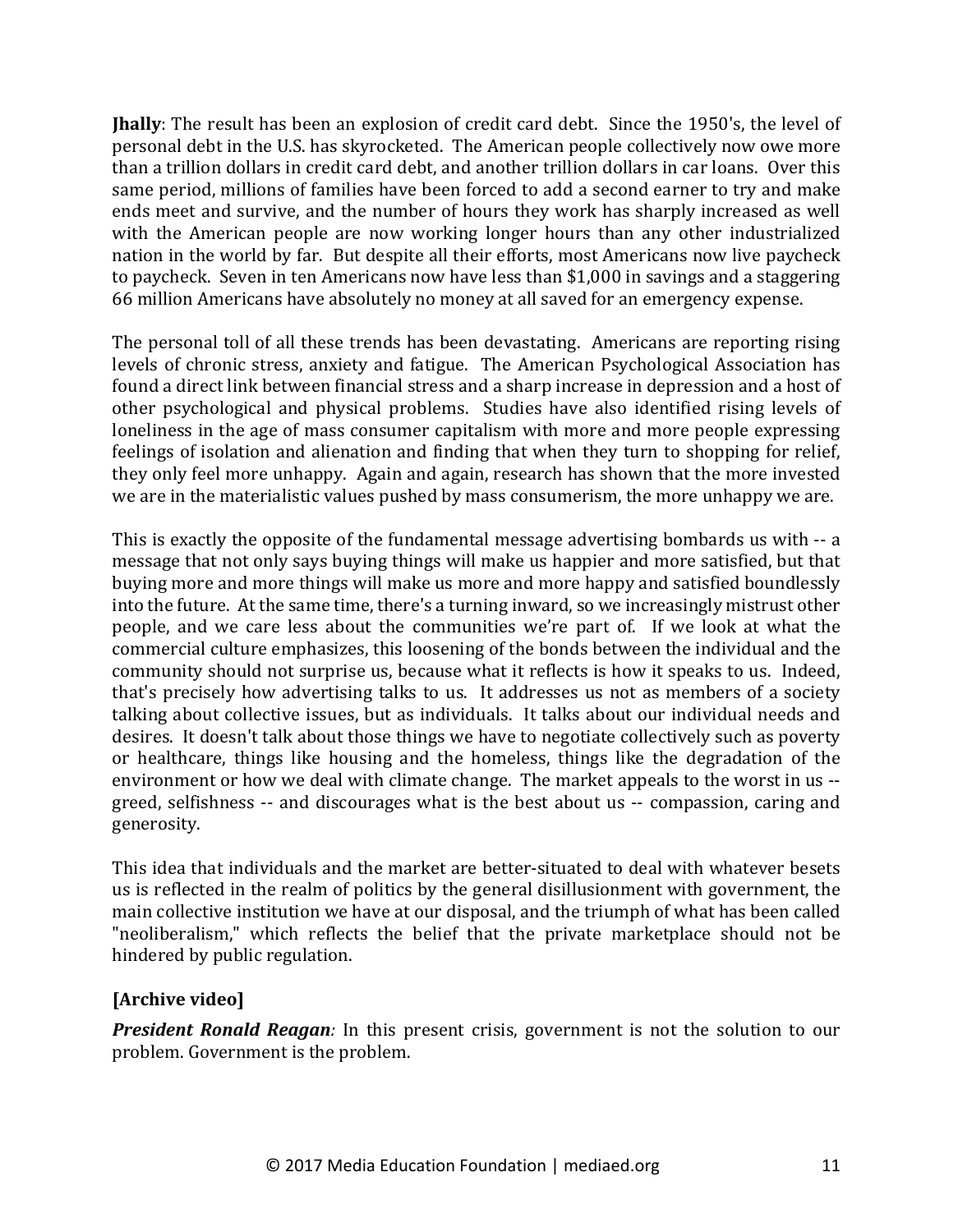**Jhally**: If advertising is the cultural expression of the market system, then neoliberalism and politicians like Ronald Reagan, Bill Clinton and Donald Trump are its political expression. In fact, ex-British prime minister Margaret Thatcher, an early exponent of neoliberal ideology once actually said, "There is no such thing as society. There are just individuals and their families." According to Mrs. Thatcher, there is nothing solid we can call society -- no group values, no collective interests. Society is just a bunch of individuals acting on their own private and greedy desires. Unfortunately, we're now in a situation, both globally and domestically, where the marketplace cannot solve the problems that face humanity. The marketplace cannot deal with the threat of nuclear extermination that is still with us in the post-Cold War age. It cannot deal with the disaster of climate change, the effects of which are increasingly apparent to anyone who is paying the slightest attention.

But advertising, the main voice of the marketplace systematically pushes discussion of these issues to the peripheries of the culture. It stops us thinking about them in any serious way and talks in powerful ways instead of individual desire, individual fantasy, individual pleasure. Its essential message is, "Don't worry about society and the world, just party."

# **All That is Solid…**

**Jhally**: When Karl Marx and Friedrich Engels wrote The Communist Manifesto in 1848, they saw capitalism as a potentially positive step in human history -- a revolutionary society capable of wiping away the vestiges of a barbaric and brutal feudalism, and shattering old structures of authoritarian control. In fact, Marx and Engels coined the famous phrase, "All that is solid melts into air," to describe capitalism's dynamism and energy. They couldn't have known just how prescient they would be -- that capitalism would not just wipe away feudalism but would alter the very physical makeup of the world itself. The creation of the modern urban landscape is one testimony of that achievement, as is the spread of mass consumption, especially car usage, which has resulted in cities across the globe being suffocated by exhaust fumes. The situation is guaranteed to get only worse as consumerism as an ideology spreads across the globe.

But it's not just the direct results of consumption that we have to deal with, it's capitalism's rapacious plundering of more and more of the Earth's resources that's leading to the irreversible damage of the very fabric of the Earth. From strip-mining, where mountaintops are removed entirely, blown up, to extract coal, to the acres of forestland that are being clearcut, scarring the landscape and radically disrupting the ecosystem, there's no limit to capitalism's revolutionary impulse to suck the life out of the planet. There's no more dramatic example of capitalism's capacity for destruction than the example of how it's treated the oceans. As a result of industrial trolling practices, where the floor of the oceans is plowed by huge nets hundreds of yards wide, there's the real possibility that, by midcentury, most of the fish in the sea will have disappeared. They'll be gone because we've hunted them and eaten them at a scale never before even imagined.

It's not just the bounty of the oceans we've gobbled up. Since 1950, the world's population has used up more of the Earth's resources than all previous generations combined,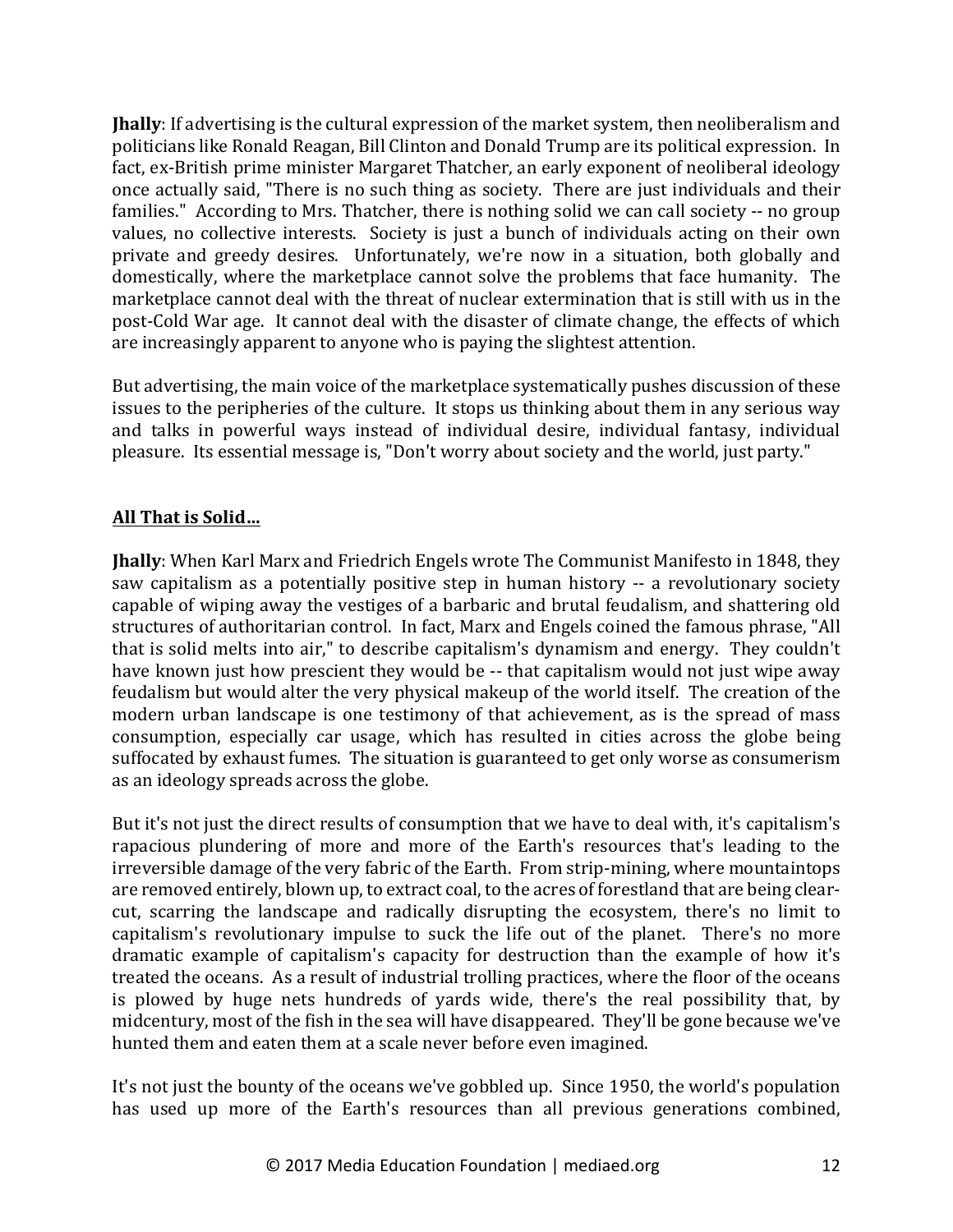consuming more raw materials in just 50 years than humans did in the previous 3,000 years. The problem is that these are non-renewable resources. More oil does not grow to replace what is taken out of the ground -- there's a finite amount of it. In fact, the pace of resource extraction is like a bell curve. It's gone up over the last century or so, as industrial societies have grown and amped up production on a scale unprecedented in human history. But as they push the limits of what the planet can bear, at some point these extraction rates will peak and plateau before starting to go down as the world's resources start to dry up. Infinite growth, by definition, requires infinite resources to sustain it. The Earth does not have infinite resources. In its wake, this indiscriminate plunder will leave a wasteland of empty sites that look like a scene from a futuristic, dystopian science fiction movie, and what's left of the resource will get much, much harder to extract. The age of what the industry calls "easy oil," where it's near the surface and relatively straightforward to mine, is over.

Look at the Athabasca Tar Sands Project in Alberta, which has to extract oil from bitumen. It has to be gouged out of the Earth, and it also takes huge amounts of water, which are drawn from the Athabasca River. So, we have oil at the end of this process, but it uses up enormous amounts of energy and creates tremendous amounts of toxic waste that leaks into the ground and into the river, and poisons people living downstream. The Alberta Tar Sands is the biggest mining project in the world, but it's just the tip of the iceberg and all the problems associated with it are multiplied 1,000 times over around the globe. In the lifetime of people alive today, we will have exhausted the planet and left it unrecognizable as we scour every last place for the resources necessary to fuel industrial production.

And it's not just a matter of the damage connected to the extraction of these fossil fuels. It's how they're then used in an expanding system of industrial production, which releases ever more dangerous levels of CO2 into the atmosphere, accelerating the greenhouse effect and making the Earth warmer and the climate increasingly volatile.

Scientists say the evidence is now simply overwhelming. Since the start of the Industrial Revolution, the average temperature of the Earth's surface has been steadily climbing. So much so, that every one of the ten hottest years in recorded history has occurred since 1998. It's not just environmental activists and climate scientists who've been sounding the alarm about all these dangerous trends. The United States military has been confronting the reality of climate change head-on as well. In one of the latest Quadrennial Defense Reviews, the Pentagon states explicitly that climate change poses a significant challenge for the United States and the world, saying that, as greenhouse gas emissions increase, sea levels are rising and average global temperatures are increasing and severe weather patterns are accelerating. In concluding that with these effects of climate change our threat multiplies that would aggravate stressors abroad, such as poverty, environmental degradation, political instability and social tensions -- conditions that can enable terrorist activity and other forms of violence. The evidence is now so clear that human behavior is what's driving all these destructive impacts, that in 2000, the Dutch scientist Paul Crutzen proposed that we are now living in an entirely new geological epoch, the age of man, or what he called "the Anthropocene."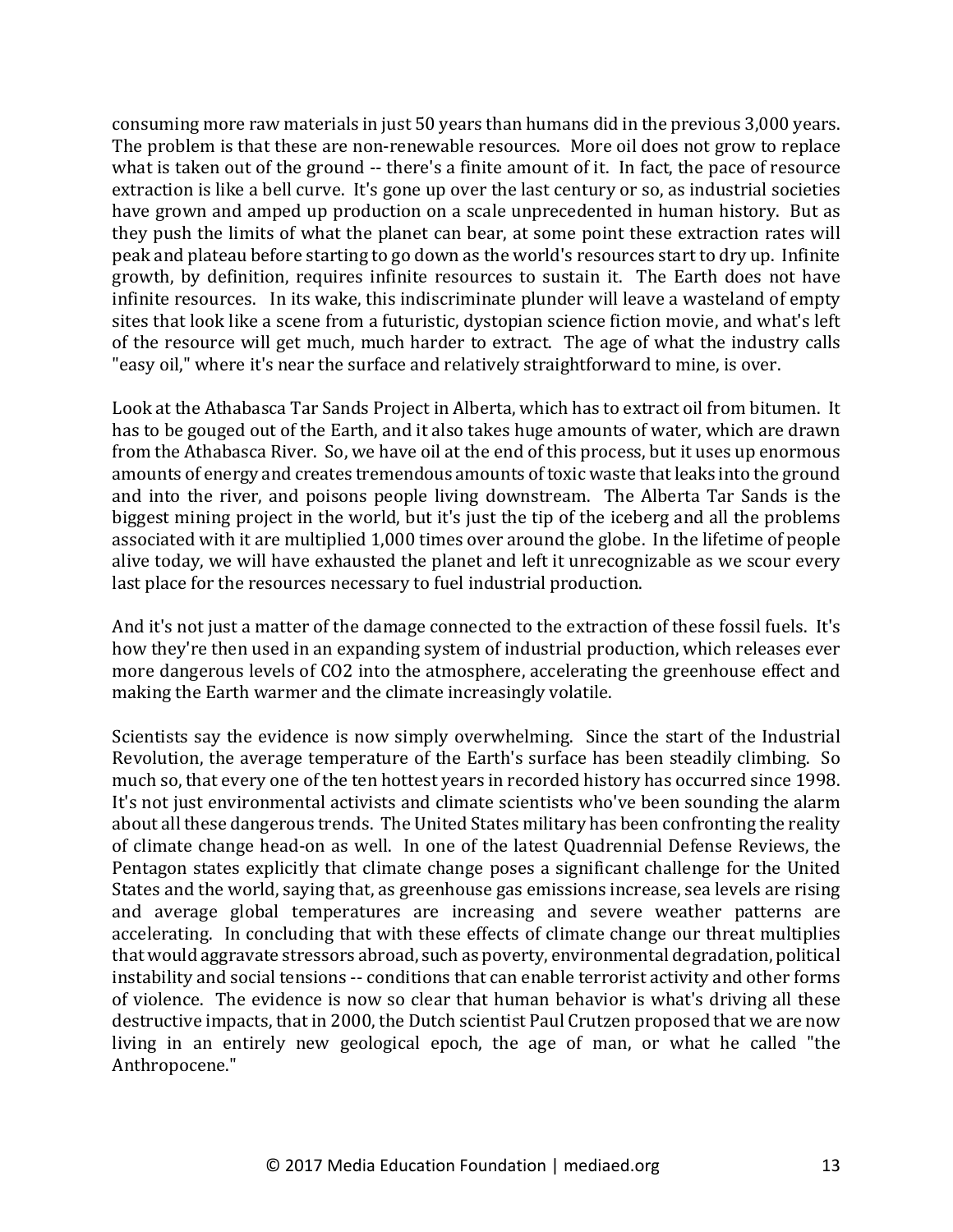Since then, many others have agreed that the changes unleashed by an unbridled consumer capitalism on the planet are so profound and transformative that we are in a unique geological period, deserving of its own designation. They've also pointed out that "the Anthropocene" is dangerous, not just to the planet, but to the other species as well. The history of the world has been marked by a number of periods of mass extinction of species, where dramatic changes in nature caused mass die-offs. Scientists have identified five. The most well-known is the dying off of the dinosaurs about 64 million years ago. Some commentators, looking at the available evidence, have postulated that we are currently in the sixth mass extinction, or what a recent study called "biological annihilation," and this one is a result not of changes in nature, but what human beings have done to destroy habitats and change the climate.

But as Bill McKibben reminds us, it's not all humans who have been responsible for this incredible damage to the Earth and to other species. The responsibility lies with the populations of the advanced consumer societies, us. He says, "Man's efforts, even at their mightiest, were once tiny compared with the size of the planet. The Roman Empire meant nothing to the Arctic or the Amazon, but now the way of life of one part of the world in one half-century is altering every inch and every hour of the globe. We've done this ourselves by driving our cars, building our factories, cutting down our forests, turning on our air conditioners. In the years since the Civil War, and mostly since World War II, we have changed our very atmosphere." When Marx and Engels wrote, "All that is solid melts into air," they couldn't have known that capitalism would one day literally melt the solids of the planet into air, or that all that melting ice would eventually lead to dramatic increases in sea levels, rendering coastal regions vulnerable to powerful storm surges caused by a growing chain of extreme weather events -- from monster hurricanes that have plunged entire cities and towns underwater, to tornado outbreaks that seem to grow more frequent and extreme year by year.

The link between these events and long-term climate change is now absolutely undeniable, as is the link to our use of fossil fuels like oil. The problem is that we as a society are addicted to our existing lifestyle and the fossil fuels that sustain it. Even our political leaders recognize this. 

# [Archive video]

**President George W. Bush**: America is addicted to oil, which is often imported from unstable parts of the world.

**Jhally**: Imagine an out-of-control addict, who has access to the largest military force ever assembled. What will that addict do to satisfy their habit? We don't need to speculate. We just need to look at the history. They'll make alliances with the most authoritarian and the cruelest people on the planet, people like the Saudi Arabian royal family, who happen to sit on one of the largest supplies of oil in the world. This isn't something recent. Since the end of World War II, every American president, Democrat and Republican alike, has pledged allegiance to these brutal monsters. It doesn't matter that they're an autocratic monarchy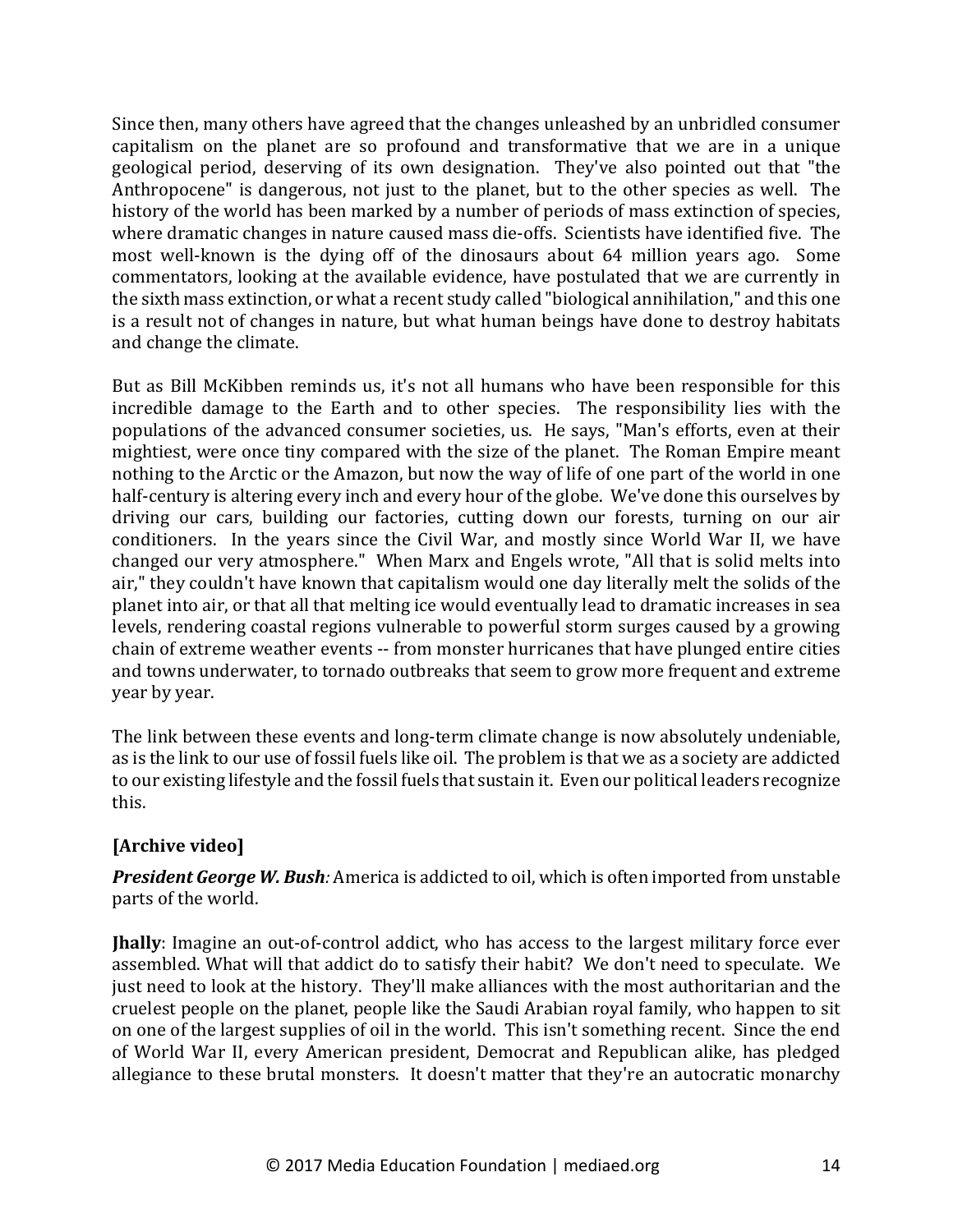that would be at home in medieval times, or that they funded and supported the rise of ISIS, because they have the drug we need.

For the last 70 years, the basis of American foreign policy has been insuring access to oil. That was the reason for the invasion of Iraq in 2003, and the people who paid the price, often with their lives, were those caught in the middle -- the innocent civilians unlucky enough to live where the major energy sources are. Rather than finding ways to curb our consumption habits or break our reliance on fossil fuels, the U.S. opted for a war that lasted more than a decade, killed hundreds of thousands of Iraqis, and has cost the United States over \$2 trillion. In the process, destabilizing the entire Middle East and unleashing the extremist forces that gave the world ISIS.

And then imagine the recently addicted, like China and Russia, who also have access to large military forces being added to this scenario. The stage is set for a confrontation of the most frightening kind. Imagine what will happen as the supply of the drug gets scarcer and scarcer, and the desperation of the addicts even more extreme. Military confrontation is guaranteed. When there are nuclear weapons on both sides, the consequences will be catastrophic. It really does seem sometimes as though we are living at the edge of the apocalypse, that everything -- socially, politically, militarily, physically -- is coming apart.

To get out of this situation will require us to think clearly and rationally. There's a formidable alliance of military officials, scientists, environmental activists and concerned citizens across the globe who have been pleading with us to start thinking about the long-term health of the planet and our children. No matter how much they've tried to raise awareness of these issues, the voices of these people have been no match for the much more powerful voice of consumer capitalism, which speaks to us through the multi-billion-dollar megaphone of the advertising industry, telling us loudly and constantly, from virtually every available space in the culture, that we should keep the carnival of consumption going without any concern. "Don't worry," this endless parade of ads tell us, "just party."

The corporations that dominate the marketplace thrive in the here and now. Their success measured in quarterly reports, short-term profits, and their ability to advance their own immediate financial self-interest. Advertising normalizes this present-oriented mentality by targeting us with deeply emotional appeals designed to bypass thinking altogether.

# **[Tacoma ad]**

*Man:* Wooo! Did you see that? Whoop! Whoop!

# *Man:* Aw, no way!

**Jhally**: There's nothing left to chance here. Over the last few years, the ad industry has made a science of targeting our emotions with something called "neuro-marketing." Rather than asking people to explain what they think of certain ads in focus groups, neuro-marketers are actually hooking people up to electrodes and then looking inside their brains as they watch test-ads, and then measuring how these ads stimulate the pleasure centers of the brain in real time in order to get an unfiltered look into people's emotional responses to ad content.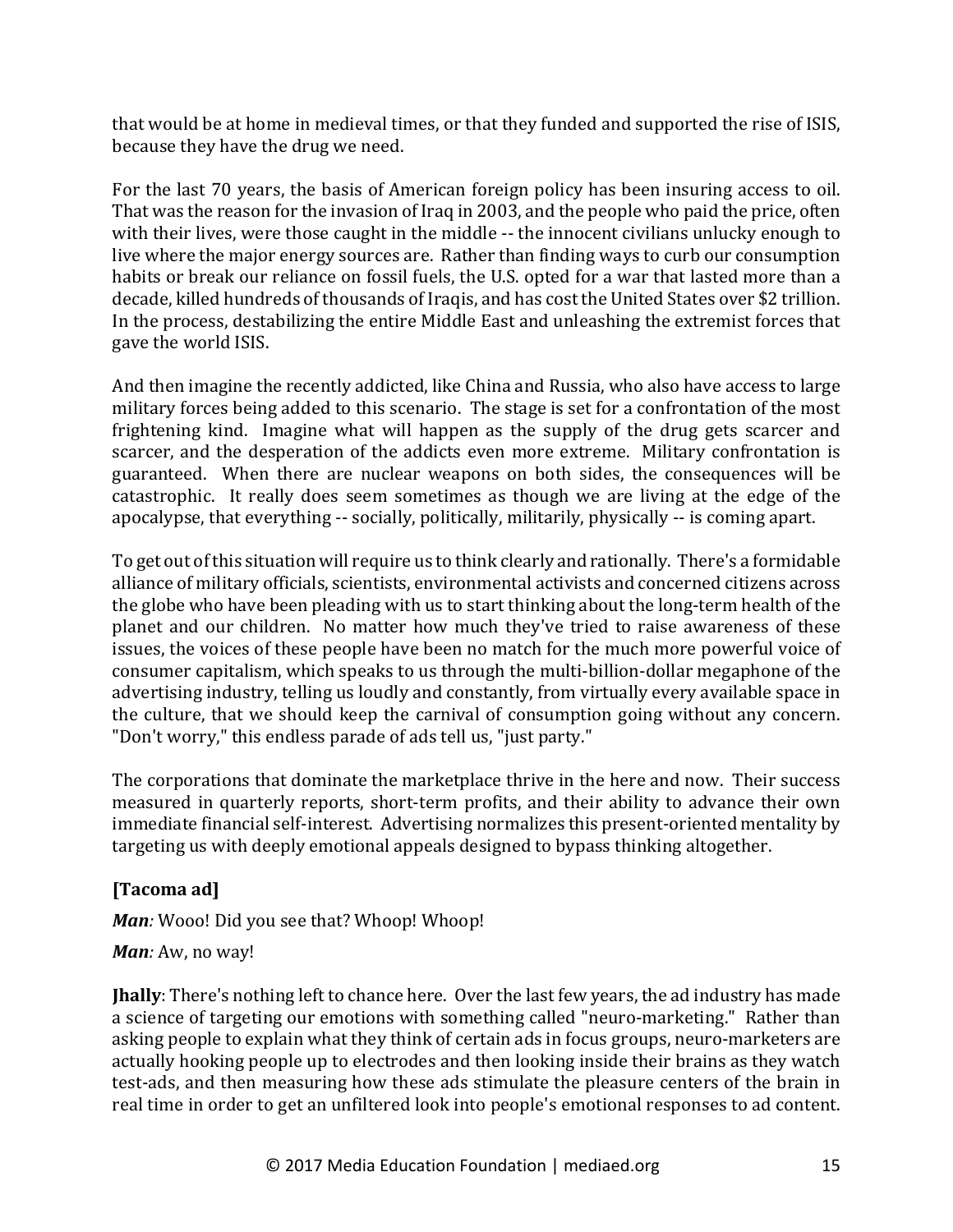As the competition to stand out and be noticed has gotten more cutthroat, these attempts to short-circuit people's rational thinking processes have only gotten more intense. Sexual appeals have long been a staple of advertising, but in recent years, some advertisers have taken it to a new level.

# **[Coco de Mer ad]**

**Text on screen**: We can help you think about sex more.

**Jhally**: Although these images have emerged out of the fantasies of the mostly male directors and writers of commercials, because advertising has colonized everything, including our own fields of desire, they now seduce everyone -- men and women alike -- and they form the ground, the context within which, we have to think about deadly issues like resource depletion, war and climate change. They're the lens through which we have to think about the future. Our culture, dominated by advertising, simply does not provide us the tools to think in the long-term way that is required. Instead, in advertising, the time horizon is short. The dominant mode is the "here and now." Ads tell us, over and over again, that immediate pleasure should be our first priority.

# **[Jose Cuervo ad]**

*Woman*: It's coming! It's coming!

**Jhally**: Even when we know that times are dire and civilization is collapsing around us, ads encourage a nihilistic view that prioritizes pleasure in the present.

# **[Jose Cuervo ad continues]**

*(music plays on jukebox and a woman joins a man dancing)*

**Jhally**: The result of all this is a kind of collective suicide pact, where we've given up the idea of the future for a pleasure-filled present, a party until the end of the world.

# **[Jose Cuervo ad continues]**

*(the building explodes)* 

*Song*: It's now or never.

**Jhally**: The challenge we face in the midst of this onslaught of images and stories that tell us only to think about the now and ourselves is to somehow imagine another world, a sustainable world that's in-sync with our deeply human desire for connection and sociability.

# **Optimism of the Will**

**Ihally**: The Italian socialist thinker Antonio Gramsci had a famous phrase to describe the process of politics, that it was "a pessimism of the intellect and an optimism of the will." What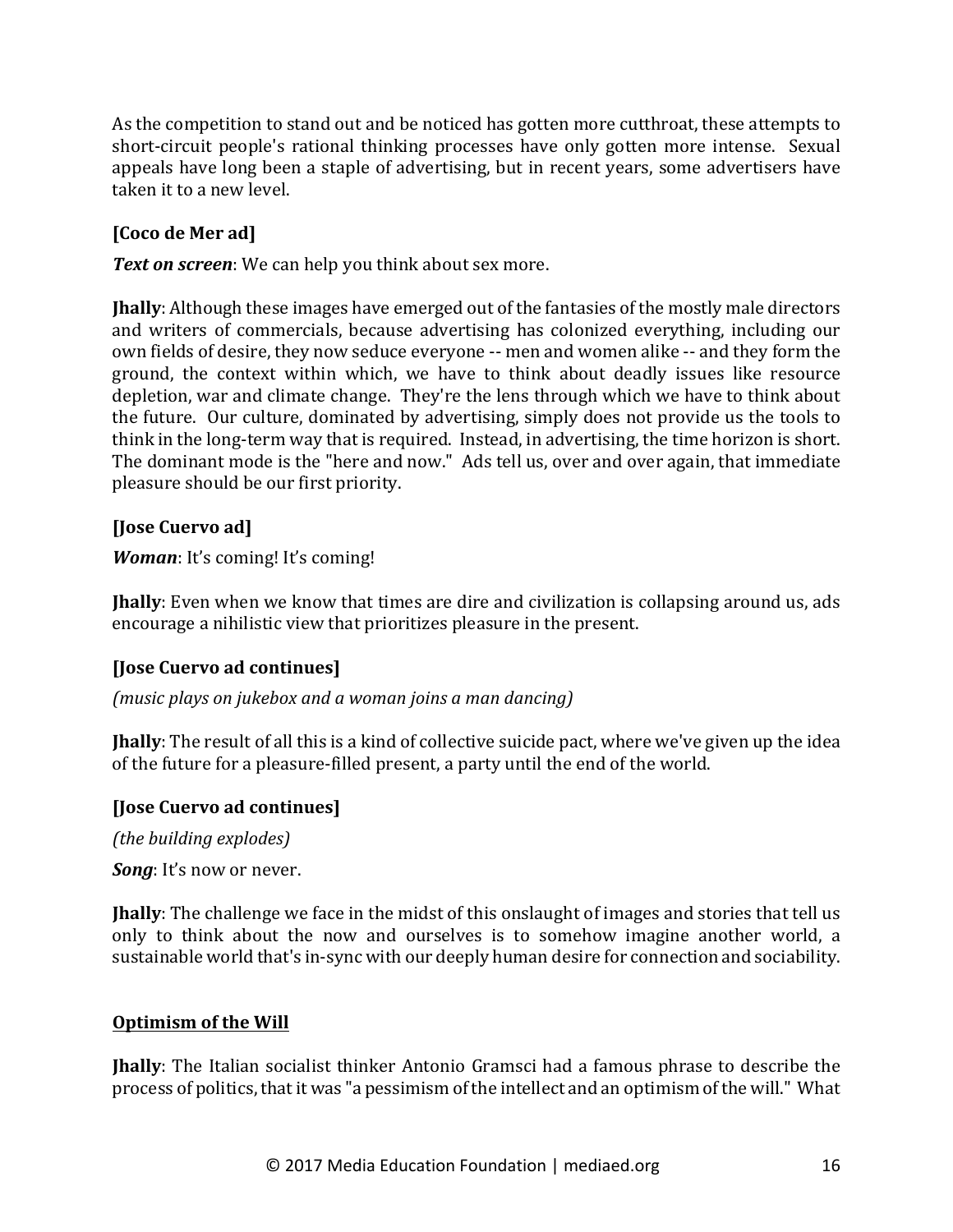he meant by that was that we have to confront the world as it is, understand it in the most forceful way, using all of our intellectual tools to see clearly what we are up against. When we analyze the array of forces confronting us, we could be dismayed and distressed -pessimistic. But if we are serious about wanting to change the world in a more humane direction, the "optimism of the will," then that depressing analysis is absolutely vital, as it shows us where the weaknesses are, where the fault lines are that we can press against, who our enemies are, as well as identifying our friends and allies. I think there are reasons for optimism of the will.

Firstly, more and more people aren't just sitting back and escaping into the consumer fantasy, but are taking to the streets. People like Bill McKibben are desperately trying to draw attention to the ongoing climate catastrophe and build a mass movement for social change.

# [Archive video]

**Bill McKibben**: We learned one thing from Keystone and from all these other fights. It's that when we fight, we win!

**Jhally**: And he's not alone. We've seen massive mobilizations by people committed to reversing climate change to assure there's actually a livable planet for themselves and for future generations. Other activists, such as those with Greenpeace, are confronting the fossil fuel industry on the front lines and, in the process, putting their own lives at risk. This is just one part of a growing movement that's been pushing back against the anti-Democratic excesses of the system on multiple fronts. We've seen the Occupy Wall Street movement, for example, shine a light on the astonishing rates of economic inequality that plague the wealthiest consumer capitalist societies, exposing as pure mythology the neoliberal idea that economic growth automatically translates to prosperity and happiness for most people. Then we have a growing movement of artists and hackers that's been setting its sights squarely on the excesses and abuses of the ad industry itself. This self-described band of culture jammers are subverting and destructing ads by remaking logos, reworking product images and creating their own anti-ad appeals.

In the UK, a group has been using a tactic called "Brandalism," to transform the corporate billboards that have been colonizing more and more public space, refashioning them as anticommercial and anti-consumerist street art.

# **[Brandalism video]**

Activist: What is Brandalism? Brandalism is... Well, it's vandalism but against brands. If you watch TV, you read a newspaper or magazine, you know you're going to come across advertisements. You can flip them over. You can choose whether you engage them. But out here, who's asked who? tThere's been no referendums, there's no democratic control. These guys got money, so they put their messages up. So, we're just taking their messages out, really. Just to level the playing field a bit.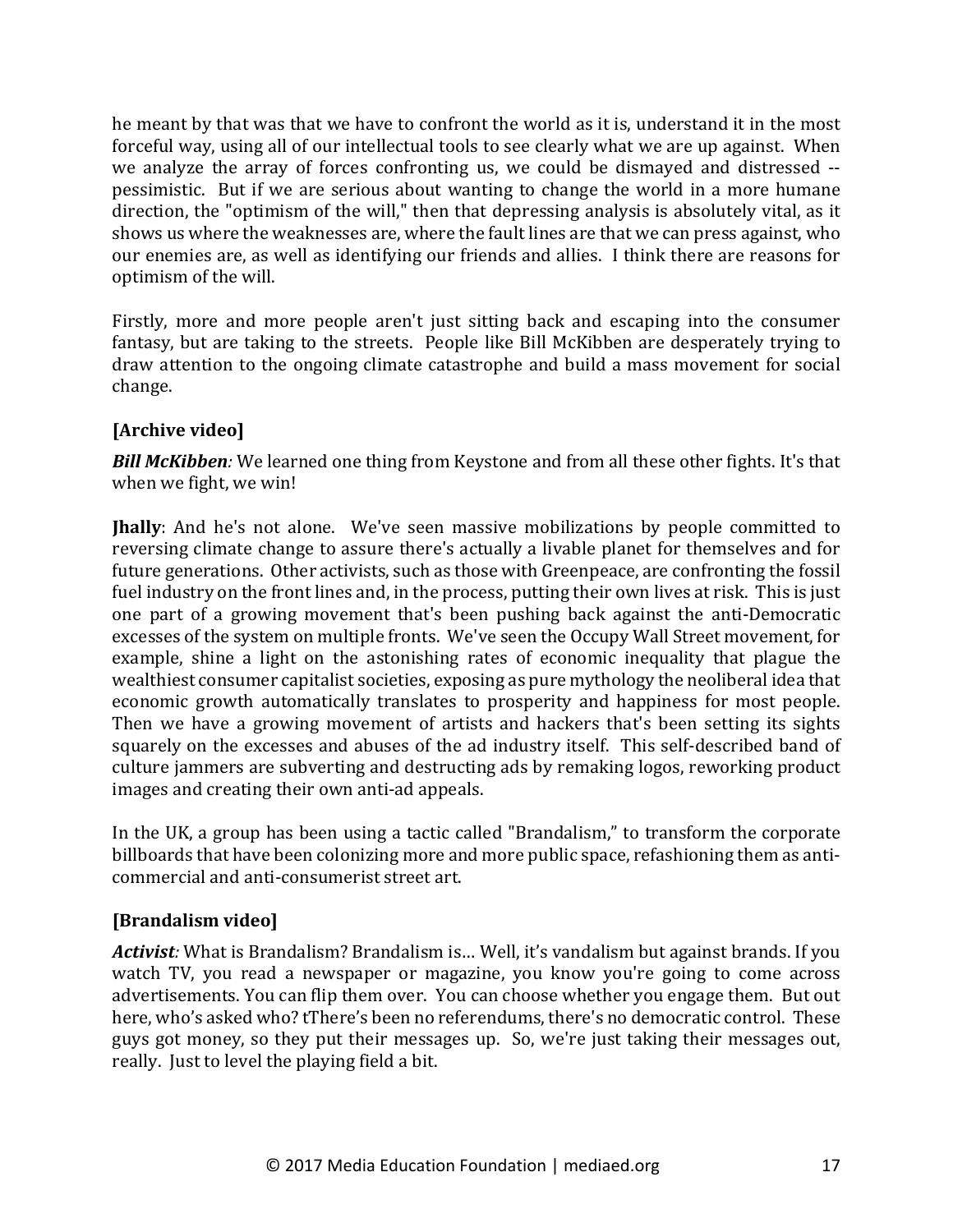**Jhally**: All of these forms of progressive resistance, across these many fronts, remind us of something crucial. That there's nothing natural or inevitable about the political economic system as it now exists. The system was created by certain institutions with certain interests, at a certain moment in time, so it can just as well be transformed by people with different interests in mind. This rising awareness has forced corporations to increasingly use environmental themes in their own advertising, what's called "green advertising," to appeal to people whose consciousness around climate change in particular has been raised.

# **[General Electric ad]**

Ad narrator: Capturing the wind and putting it to good use. Wind energy from GE.

**Jhally**: Even oil companies are getting in on the act, hoping we won't notice the sheer hypocrisy. Or the bottled water industry, that sells itself as environmentally responsible and at one with nature...

# **[Fiji Water ad]**

Ad narrator: Bottled at the source, untouched by man. It's Earth's finest water.

**Jhally**: Even though it's stealing water from a region whose own population lacks access to clean water, and then burning huge amounts of energy to ship it halfway around the world in millions of plastic bottles that wreak havoc within the environment.

I'm also hopeful about the fact that advertising is forced to use images of desire and satisfaction from another, very different, vision of society. One that's the opposite of what neoliberal capitalism delivers through products and the market. A world of meaningful work, deep community life and friendship, a world where families are free of stress and can be families, a world of intimacy and love, a world of relaxation and fun. None of these things can be delivered by products. And what we have to do is disentangle them from their seeming connection with the market and capitalism, and connect them to another vision of society that can actually deliver them -- a world based on human values, rather than the pursuit of blind profit.

That's the great political challenge. How to connect our real desires to a truly human world, a world of connection and sociability that's sustainable, rather than the dead world of things. We need to remember one thing. The advertising industry and, more than ever, the public relations industry, wouldn't be spending all this money to maintain and push this elaborate corporate vision of the world if they weren't afraid people might otherwise come to see the world through a different lens, one that's more in tune with social values, rather than the hollow materialistic values of consumerism.

In reality, the entire consumer capitalist system, at least as it's now constructed, is like a house of cards -- built on a foundation of carefully crafted propaganda to make sure we stay emotionally invested in the system and on board with it. If we were to start thinking critically about capitalism and see that the system only works in the interests of a very small number of people on the planet, the whole consumer spectacle could come tumbling down. So, they